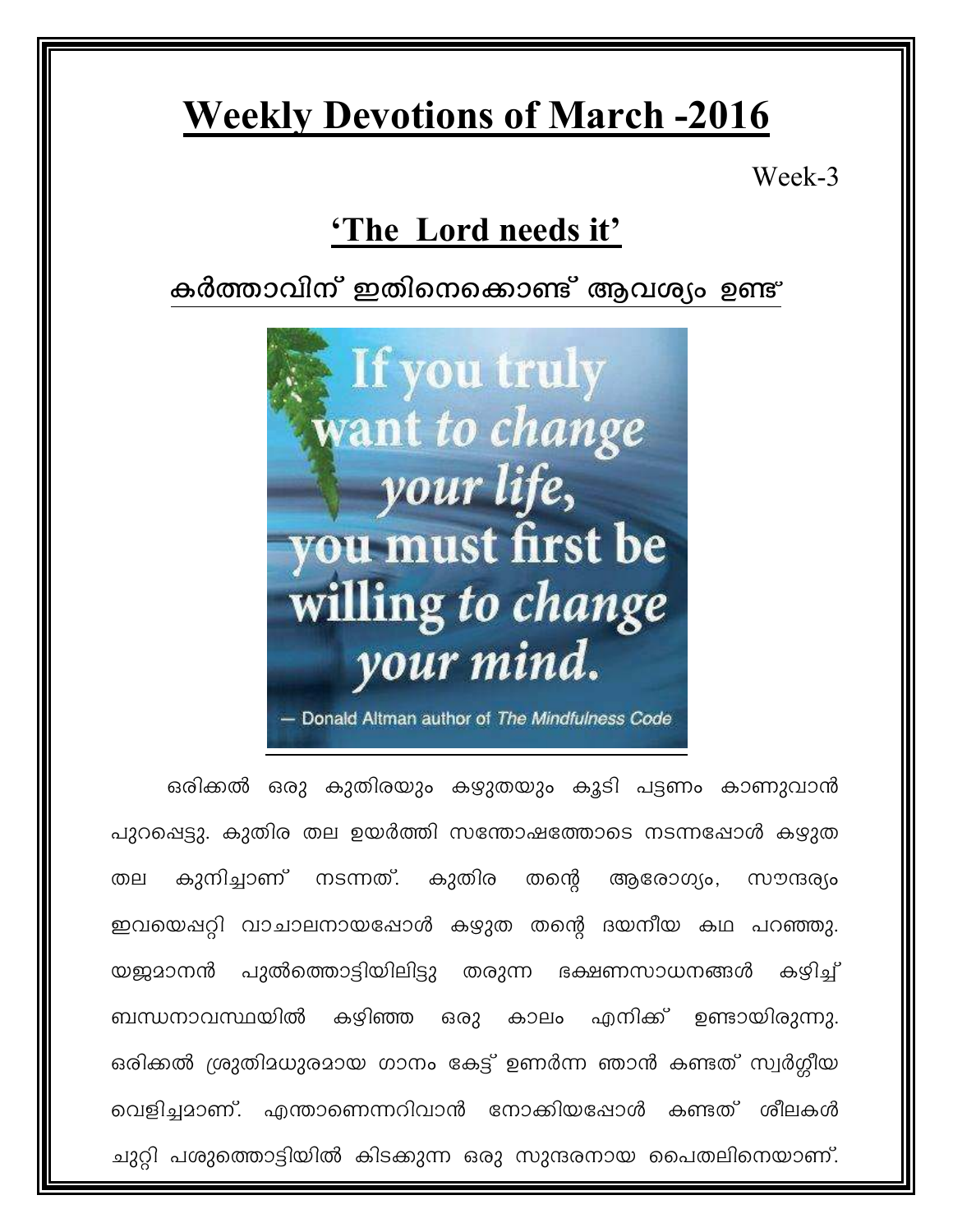സ്വർഗ്ഗീയ ഗാനം കേട്ട ഞങ്ങൾ കെട്ടപ്പെട്ട അവസ്ഥയിൽ നൃത്തം ചെയ്ത് സന്തോഷിച്ചു. അന്ന് കെട്ടപ്പെട്ട അവസ്ഥയിൽ നൃത്തം ചെയ്ത ഞങ്ങളെ പിന്നീട് ലോകശക്തികളുടെ ബന്ധനത്തിൽ നിന്ന് അഴിയ്ക്കുവാൻ അയച്ചു. കർത്താവിന് ഇവയെക്കൊണ്ട് കർത്താവ് രണ്ട് പേരെ ആവശ്യമുണ്ടെന്നറിയിച്ചപ്പോൾ യജ്രമാനൻ മറുപടിയൊന്നും പറയാതെ ഞങ്ങളെ സ്വതന്ത്രരാക്കി.

ശിഷ്യൻമാർ വസ്ത്രം ഞങ്ങളുടെ മേൽ ഇട്ടു. ജനം വഴിയിൽ മരച്ചില്ലകൾ, പൂക്കൾ, വസ്ത്രം ഇവ വിരിച്ചപ്പോൾ ഞങ്ങൾ വിചാരിച്ചു സ്വീകരിച്ചതാകാമെന്ന്. എന്നാൽ സ്വതന്ത്രരായ ഞങ്ങളെ യേശു കഴുതക്കുട്ടിയുടെ പുറത്തു കയറിയപ്പോൾ ദാവീദു ജനം പുത്രന് ഹോശന്ന പാടി, ദൈവത്തെ മഹത്വപ്പെടുത്തി. അഷോഴാണ് ഞങ്ങളുടെ <u>ാനസ്സിലാക്കിയത്.രാജാധിരാജന്റെ</u> ഒന്നുമില്ലായ് 2 ഞങ്ങൾ 2ഹത്വം ഞങ്ങളെ താഴ്മയുടെ പാഠം പഠിപ്പിച്ചു. അതിനാൽ അഹങ്കാരത്തോടെ തല ഉയർത്തിപ്പിടിക്കുവാൻ എനിയ്ക്ക് കഴിയുകയില്ല എന്ന് സുഹൃത്തിന് കഴുത മനസ്സിലാക്കിക്കൊടുത്തു. ഇത് ഒരു സങ്കൽപ കഥ എന്നു കരുതി ശ്രദ്ധിപ്പാൻ ഉപേക്ഷ വിചാരിക്കരുത്.

കഴുത ഒരു വിശ്വാസിയുടെ പ്രതീകമാണ്. ലോകത്തിന്റെ ബന്ധനത്തിൽ വിശ്വാസിയുടെ ജീവിതം. ഇയ്യോബ്(39:5)ൽ തകരാനുള്ളതല്ല ഒരു ചോദിക്കുന്നു'' കാട്ടു കഴുതയെ അഴിച്ചു വിട്ടത് ആർ? എന്ന് . സ്യഷ്ടാവായ ദൈവത്തിനോ , ദൈവം അയയ്ക്കുന്നവർക്കോ മാത്രമേ ബന്ധനം തകർത്ത് സ്വതന്ത്രമാക്കുവാൻ കഴിയുകയുള്ളൂ. ക്രിസ്ത്യാനി എന്ന് അഭിമാനിക്കുന്ന പലരും ഇന്ന് ബന്ധനത്തിലാണ്. ലോത്തിന്റെ ഭവനത്തിന്റെ വാതിൽ സോദോമിലേക്ക് തുറന്നതുപോലെ പലരും ഇന്ന്